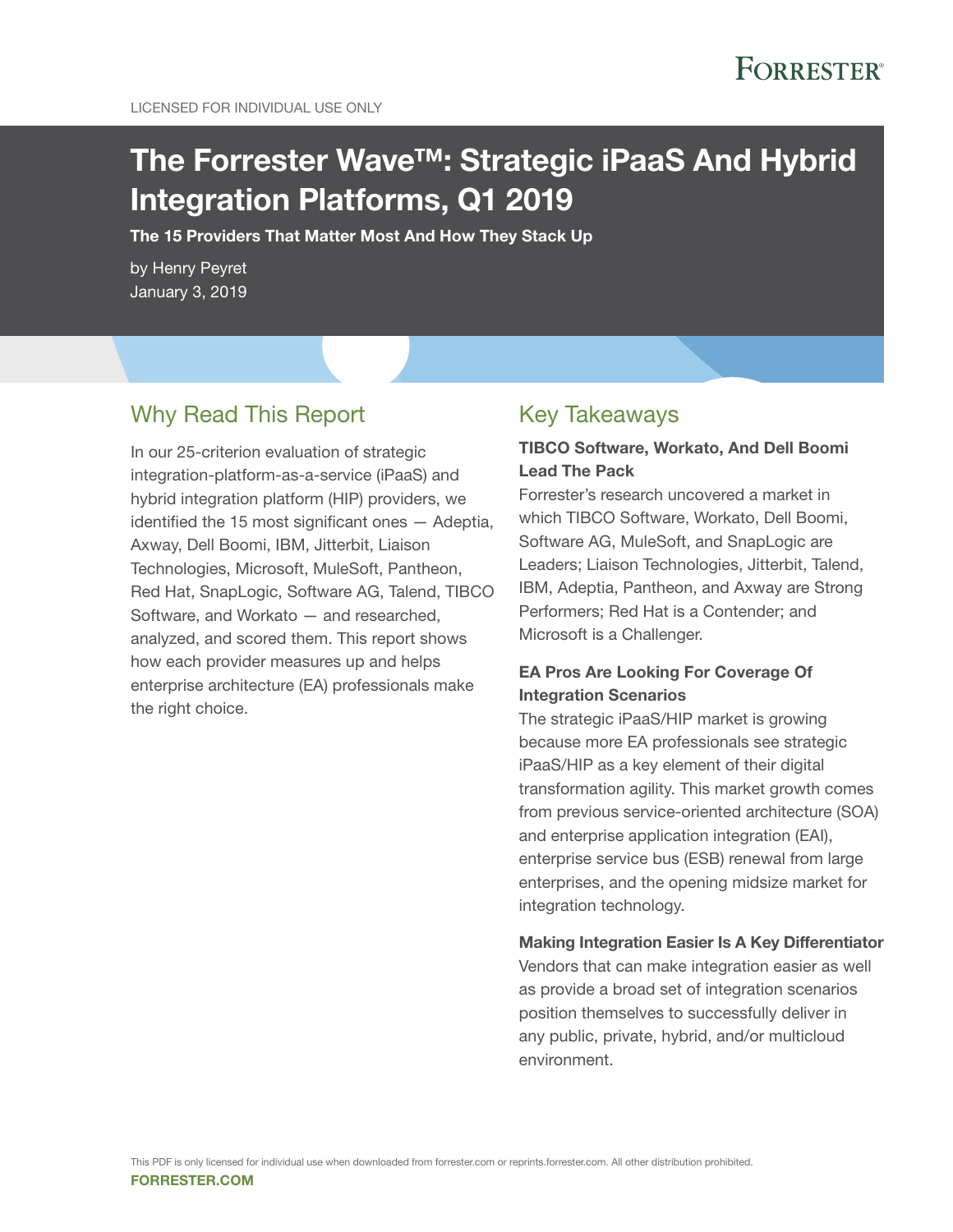## The Forrester Wave™: Strategic iPaaS And Hybrid Integration Platforms, Q1 2019

The 15 Providers That Matter Most And How They Stack Up



by [Henry Peyret](http://www.forrester.com/go?objectid=BIO821) with [Gene Leganza,](http://www.forrester.com/go?objectid=BIO794) Elizabeth Hoberman, and Sara Sjoblom January 3, 2019

## Table Of Contents

2 iPaaS/HIP Are Strategic Elements Of Digital **Transformation** 

Integration Technologies Are Renewing Midsize Markets And Opening New Ones

3 Strategic iPaaS And HIP Evaluation **Overview** 

Evaluated Vendors And Inclusion Criteria

3 Vendor Profiles

Leaders

Strong Performers

**Contenders** 

**Challengers** 

14 Supplemental Material

## Related Research Documents

A [Developer's Guide To Forrester's Strategies For](http://www.forrester.com/go?objectid=RES137952)  [Integration And Digital Business Platforms](http://www.forrester.com/go?objectid=RES137952)

[The Forrester Wave™: API Management](http://www.forrester.com/go?objectid=RES141540)  [Solutions, Q4 2018](http://www.forrester.com/go?objectid=RES141540)

Now Tech: iPaaS [And Hybrid Integration](http://www.forrester.com/go?objectid=RES141622)  [Platforms, Q3 2018](http://www.forrester.com/go?objectid=RES141622)



Share reports with colleagues. Enhance your membership with Research Share.

## **FORRESTER®**

Forrester Research, Inc., 60 Acorn Park Drive, Cambridge, MA 02140 USA +1 617-613-6000 | Fax: +1 617-613-5000 | forrester.com

© 2019 Forrester Research, Inc. Opinions reflect judgment at the time and are subject to change. Forrester®, Technographics®, Forrester Wave, TechRadar, and Total Economic Impact are trademarks of Forrester Research, Inc. All other trademarks are the property of their respective companies. Unauthorized copying or distributing is a violation of copyright law. Citations@forrester.com or +1 866-367-7378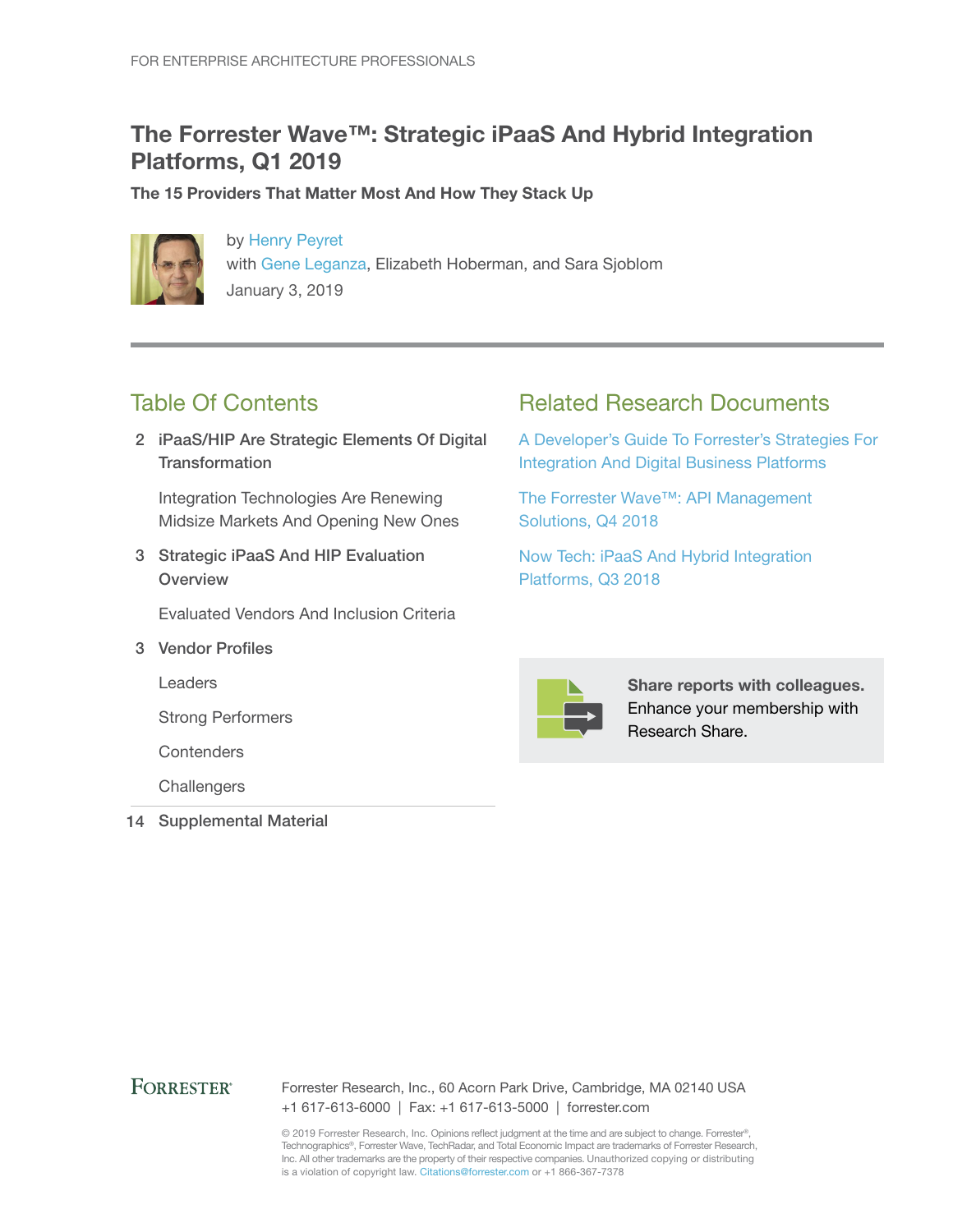## iPaaS/HIP Are Strategic Elements Of Digital Transformation

The integration technologies strategic iPaaS and HIP are a cornerstone of the evolution required to support digital transformation. They:

- › Manage data in motion in a faster landscape using software-as-a-service (SaaS). Data is the new oil, and not only due to its value as a resource. The fluidity of data is becoming a key factor in data management, and managing data in motion well is a differentiator for firms. Making data usable for analysis in 12 to 24 hours was just fine in 2010 — but for 2018's real-time businesses, data needs to be available in less than 60 seconds. A retailer that wants to compete on time-todeliver must consolidate stock in all warehouses and in all regions to manage real-time delivery to its customers, and the data must be available for processing by all relevant applications — and must be visible to customers.
- Improve the automation of IT and the business. Firms need more automation to gain efficiency and agility. Hard-coded interfaces between applications cannot continuously evolve the way businesses need them to. As interfaces become more complex — with larger volumes, event treatments rather than batches, increased data structure complexity, and more — there's no alternative to using integration technologies to automate the monitoring, development, and maintenance of interfaces. According to global services decision makers who are involved in their company's digital transformation, IT processes are by far the leading focus of transformation.<sup>1</sup>

### Integration Technologies Are Renewing Midsize Markets And Opening New Ones

In the first wave of investments in EAI and SOA middleware, it was difficult to build the business case because these foundational investments benefited the vague goal of reuse or automated littleunderstood IT processing. But the new pricing models with OSS, freemium, and cloud solutions avoid upfront license and hardware investments and are helping even midsize enterprises adopt integration technologies.<sup>2</sup> As a result, the market is growing, with solutions like iPaaS in the cloud not requiring architect or developer training. Today's iPaaS solutions are also faster to implement than previous technologies, supporting the pace of Agile development cycles and governance.

At the same time, large enterprises that first heavily invested in message-oriented middleware (MOM), integration architectures, and proprietary solutions like EAI and ESB are showing interest in integration technology to lower their licensing costs. They are also increasingly challenged by lines of business (LOBs) that desire more autonomy for their systems of engagement and are finding integration solutions that fit their requirements without involving central IT.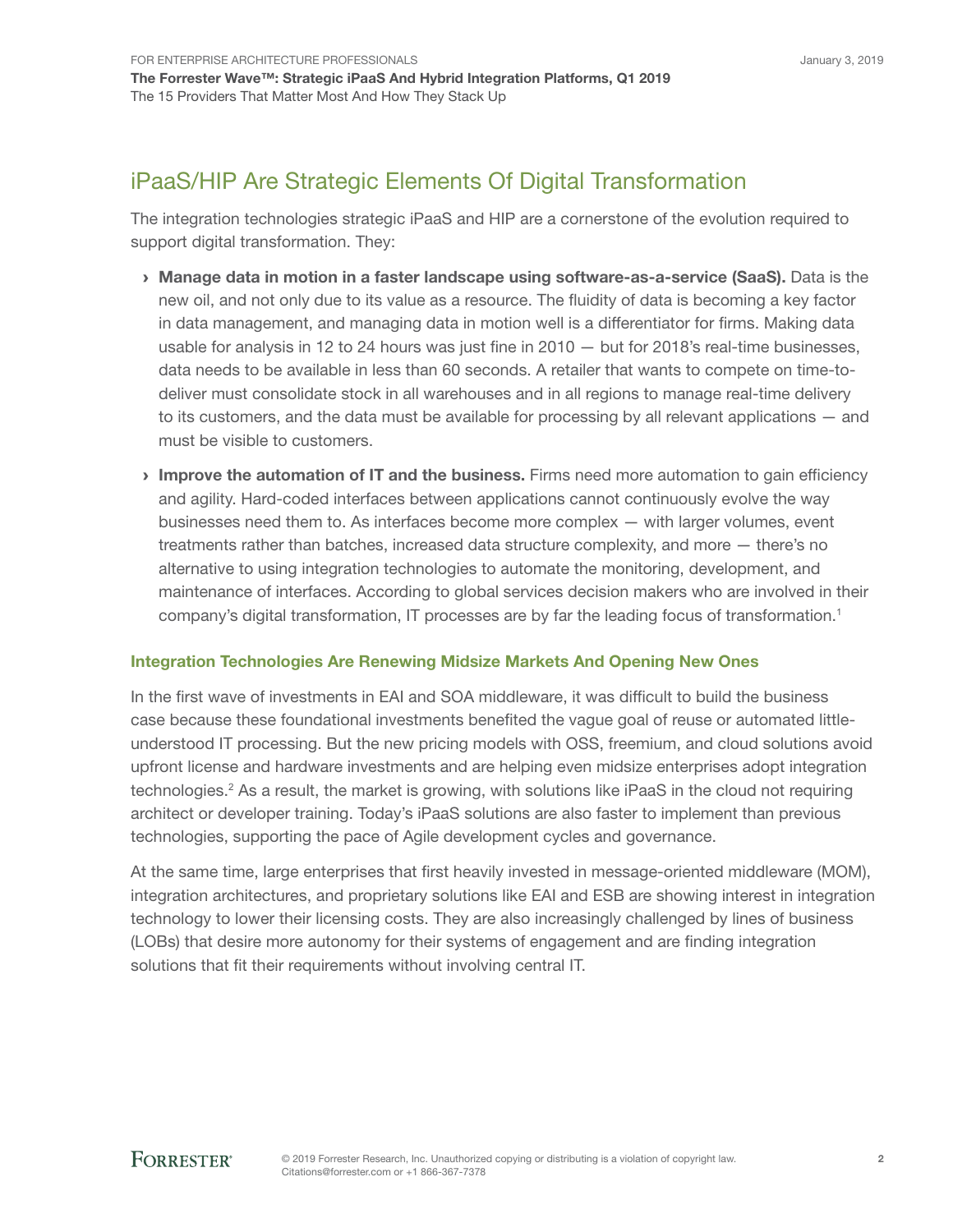## Strategic iPaaS And HIP Evaluation Overview

To assess the state of the strategic iPaaS and HIP market and see how the vendors stack up against each other, Forrester evaluated the strengths and weaknesses of top strategic iPaaS and HIP vendors. After examining past research, user need assessments, and vendor and expert interviews, we developed a comprehensive set of 25 evaluation criteria, which we grouped into three high-level buckets:

- **Current offering.** Each vendor's position on the vertical axis of the Forrester Wave graphic indicates the strength of its current offering. Key criteria for these solutions include integration scenarios, management functions, capabilities to ease integration development, and platform characteristics.
- **Strategy.** Placement on the horizontal axis indicates the strength of the vendors' strategies. We evaluated product strategy and market approach.
- **Market presence.** Represented by the size of the markers on the graphic, our market presence scores reflect each vendor's revenue and number of customers.

### Evaluated Vendors And Inclusion Criteria

Forrester included 15 vendors in the assessment: Adeptia, Axway, Dell Boomi, IBM, Jitterbit, Liaison Technologies, Microsoft, MuleSoft, Pantheon, Red Hat, SnapLogic, Software AG, Talend, TIBCO Software, and Workato. Each of these vendors (see Figure 1):

- › Provides a breadth of integration functionality. The functionality included application and data integration, B2B integration, and API management capabilities (or connection to such capabilities).
- › Currently markets integration products. Evaluated products were generally available on or before July 31, 2018.
- › Meets revenue minimums by category. We restricted the strategic iPaaS category to vendors above \$20 million in revenue and the HIP category to vendors above \$100 million in revenue.
- › Has mindshare among Forrester's enterprise clients. These offerings appear frequently in Forrester client inquiries, shortlists, consulting projects, and case studies.

## Vendor Profiles

We intend this evaluation of the strategic iPaaS and HIP market to be a starting point only and encourage clients to view detailed product evaluations and adapt criteria weightings to fit their individual needs through the Forrester Wave Excel-based vendor comparison tool (see Figure 2 and see Figure 3). Click the link at the beginning of this report on Forrester.com to download the tool.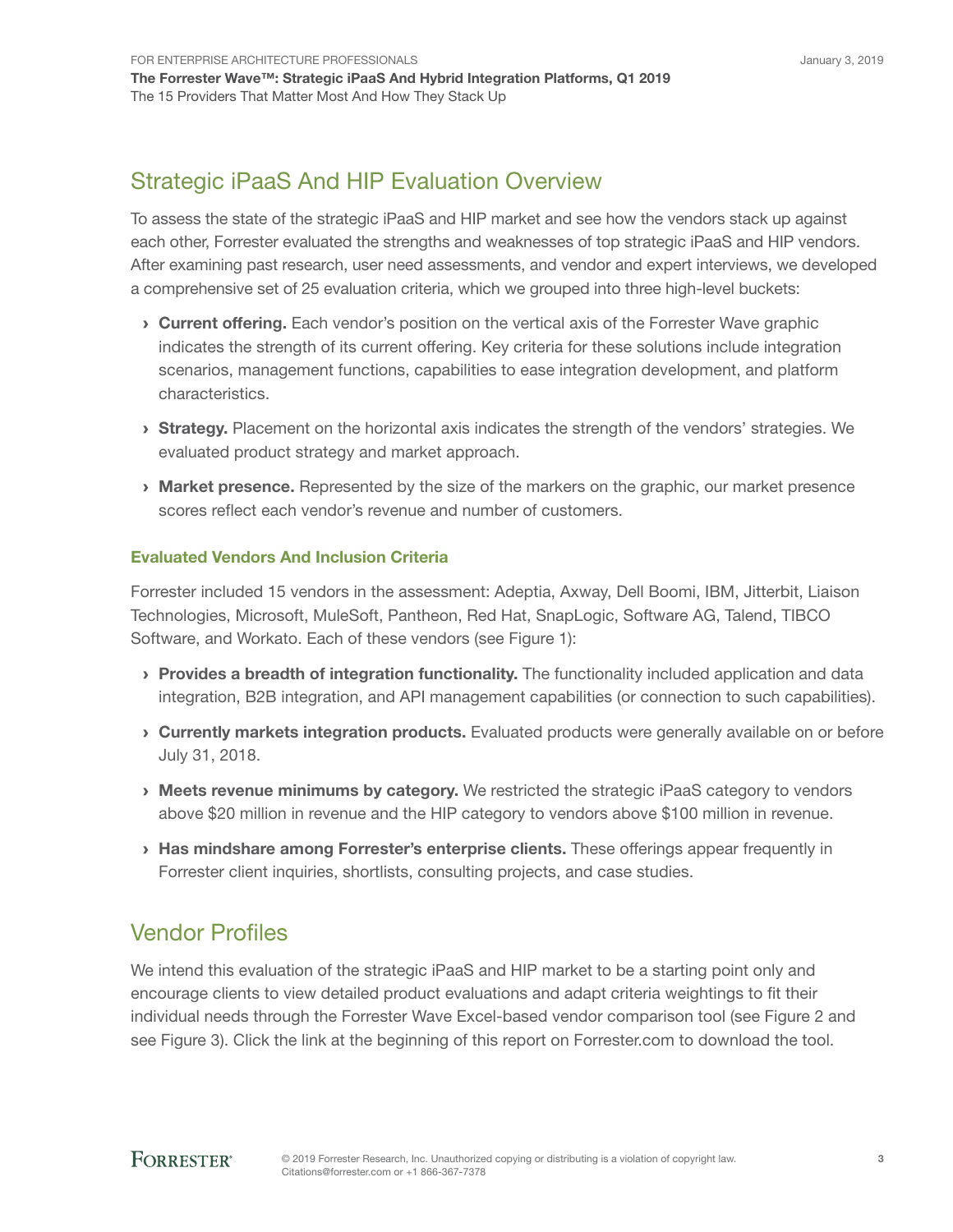#### FIGURE 1 Evaluated Vendors And Product Information

| Vendor                | <b>Product evaluated</b>                                     | <b>Product version evaluated</b>                                                                                                                       |
|-----------------------|--------------------------------------------------------------|--------------------------------------------------------------------------------------------------------------------------------------------------------|
| Adeptia               | Adeptia Connect                                              | v. 2.9                                                                                                                                                 |
| Axway                 | Axway AMPLIFY Platform                                       | Spring release                                                                                                                                         |
| Dell Boomi            | Dell Boomi AtomSphere                                        | N/A                                                                                                                                                    |
| <b>IBM</b>            | <b>IBM Cloud Integration</b>                                 | N/A                                                                                                                                                    |
| <b>Jitterbit</b>      | Jitterbit Harmony                                            | Harmony 9.0                                                                                                                                            |
| Liaison Technologies  | Liaison ALLOY Platform                                       | ALLOY user interface<br>versions:<br>LENS: v. 3.5.0<br>Data Steward: v. 1.8.0<br>Conveyor: v. 4.0.0<br>Contivo Analyst: v. 6.3.1<br>Launcher: v. 1.1.0 |
| Microsoft             | Microsoft Azure                                              | N/A                                                                                                                                                    |
| <b>MuleSoft</b>       | <b>MuleSoft Anypoint Platform</b>                            | April 2018                                                                                                                                             |
| Pantheon              | Pantheon Odyssey                                             | v. 12.1                                                                                                                                                |
| <b>Red Hat</b>        | Red Hat Fuse, Red Hat OpenShift<br><b>Container Platform</b> | V. 7.0                                                                                                                                                 |
| SnapLogic             | SnapLogic Enterprise Integration Cloud                       | v. 4.12                                                                                                                                                |
| Software AG           | Software AG webMethods Hybrid<br><b>Integration Platform</b> | v. 10.2                                                                                                                                                |
| Talend                | <b>Talend Data Fabric</b>                                    | Talend <sub>7</sub>                                                                                                                                    |
| <b>TIBCO Software</b> | <b>TIBCO Cloud Integration</b>                               | N/A                                                                                                                                                    |
| Workato               | <b>Workato Platform</b>                                      | N/A                                                                                                                                                    |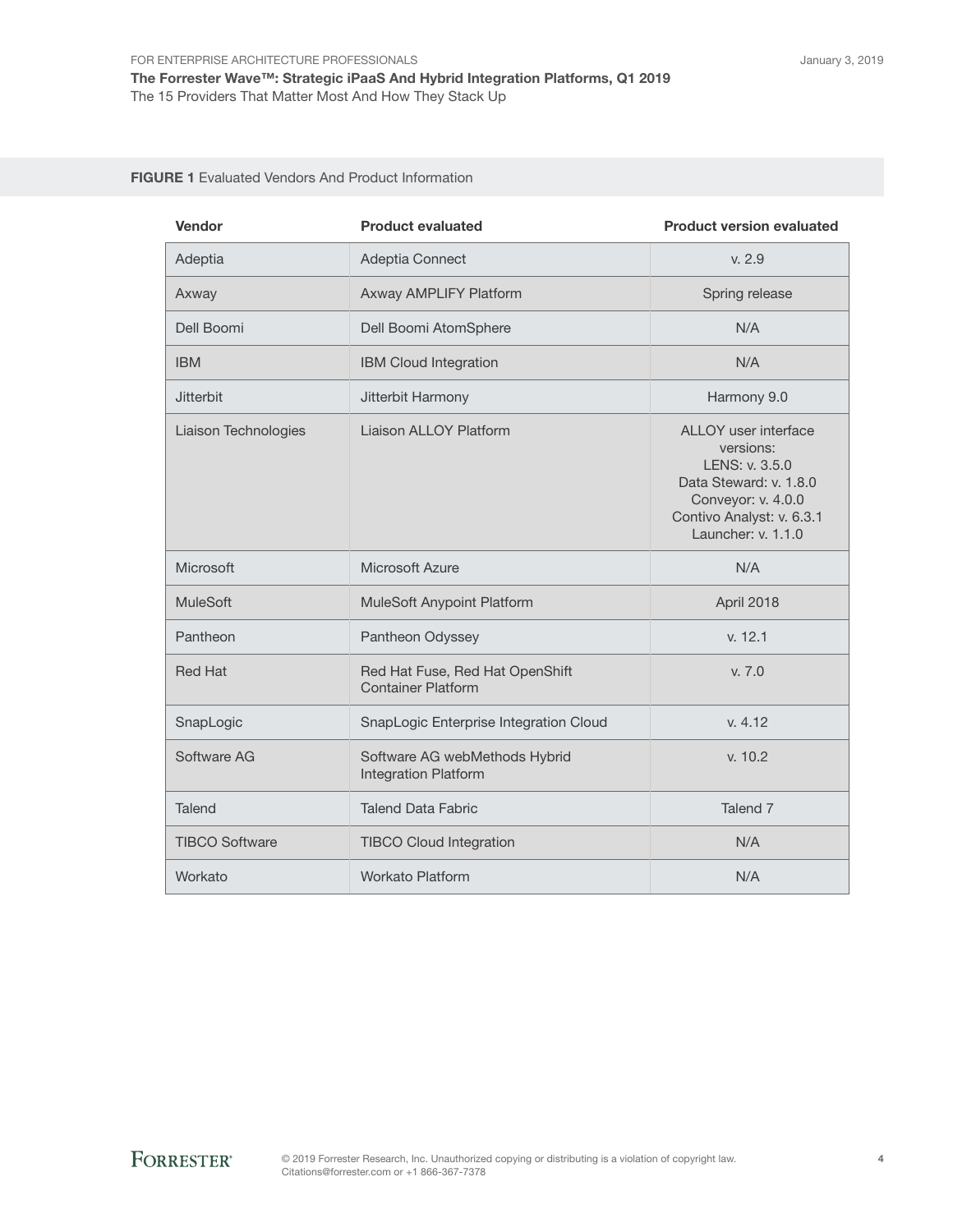FIGURE 2 Forrester Wave™: Strategic iPaaS And Hybrid Integration Platforms, Q1 2019

## **THE FORRESTER WAVE™**

Strategic iPaaS And Hybrid Integration Platforms

Q1 2019

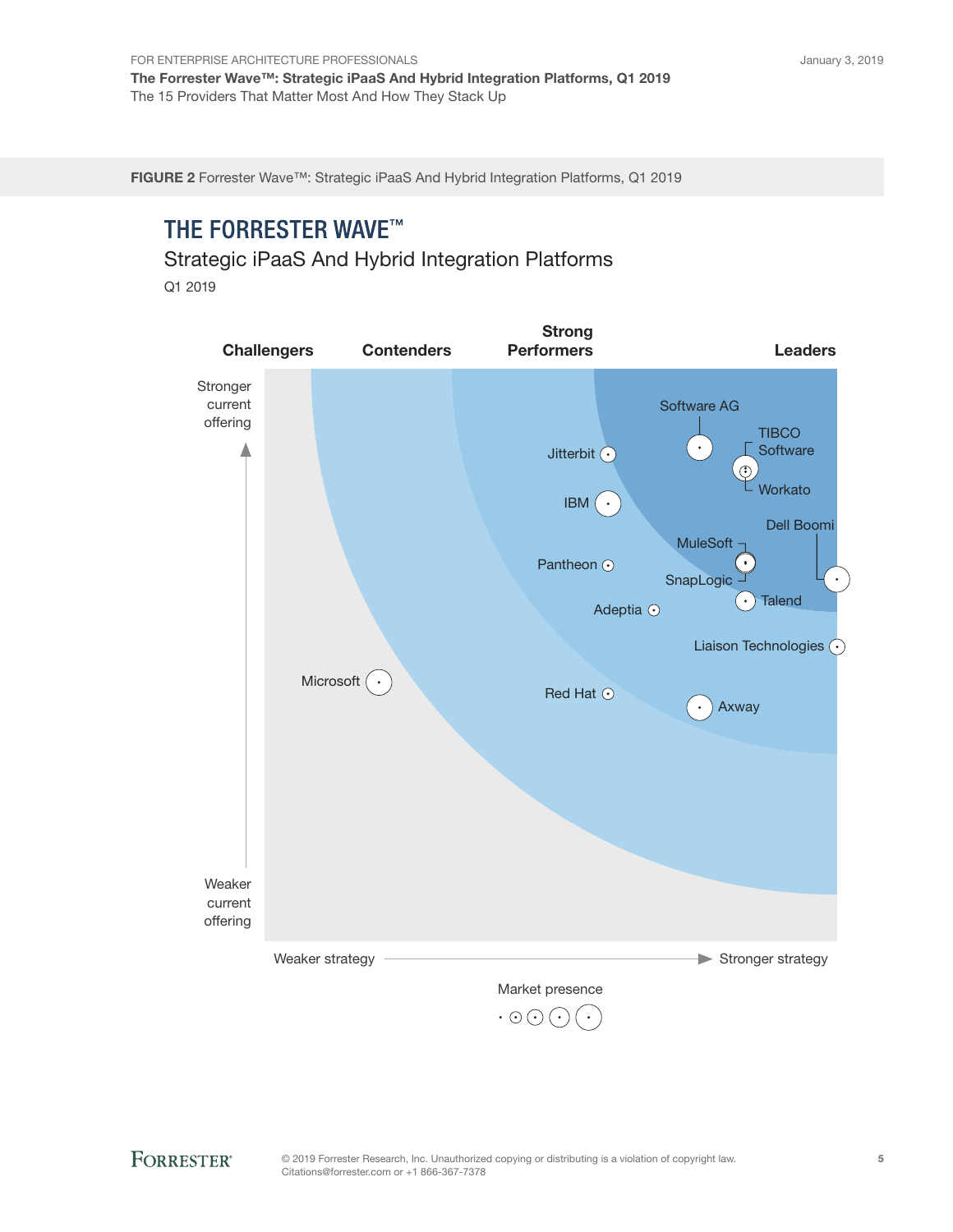FIGURE 3 Forrester Wave™: Strategic iPaaS And Hybrid Integration Platforms Scorecard, Q1 2019

|                                                 | Fortasianing |      | Ayvay |      | nell Boomi |      |      |      | sison rectardoogies |  |
|-------------------------------------------------|--------------|------|-------|------|------------|------|------|------|---------------------|--|
| <b>Current offering</b>                         | 50%          | 2.89 | 2.04  | 3.16 | 3.82       | 4.25 | 2.57 | 2.26 | 3.31                |  |
| Integration scenarios supported                 | 55%          | 3.00 | 2.10  | 2.90 | 4.10       | 4.20 | 2.40 | 2.30 | 2.80                |  |
| Management functions                            | 15%          | 2.40 | 2.40  | 3.00 | 3.60       | 3.80 | 3.00 | 3.00 | 4.20                |  |
| Capabilities to ease integration<br>development | 15%          | 3.00 | 1.30  | 3.90 | 3.60       | 4.70 | 2.50 | 1.90 | 3.00                |  |
| Platform characteristics                        | 15%          | 2.85 | 2.20  | 3.50 | 3.20       | 4.40 | 2.80 | 1.70 | 4.60                |  |
| <b>Strategy</b>                                 | 50%          | 3.40 | 3.80  | 5.00 | 3.00       | 3.00 | 5.00 | 1.00 | 4.20                |  |
| Product strategy                                | 40%          | 1.00 | 5.00  | 5.00 | 3.00       | 3.00 | 5.00 | 1.00 | 3.00                |  |
| Market approach                                 | 60%          | 5.00 | 3.00  | 5.00 | 3.00       | 3.00 | 5.00 | 1.00 | 5.00                |  |
| <b>Market presence</b>                          | 0%           | 2.00 | 5.00  | 5.00 | 5.00       | 3.00 | 3.00 | 5.00 | 4.00                |  |
| Revenue                                         | 50%          | 1.00 | 5.00  | 5.00 | 5.00       | 3.00 | 3.00 | 5.00 | 5.00                |  |
| Number of customers                             | 50%          | 3.00 | 5.00  | 5.00 | 5.00       | 3.00 | 3.00 | 5.00 | 3.00                |  |

All scores are based on a scale of 0 (weak) to 5 (strong).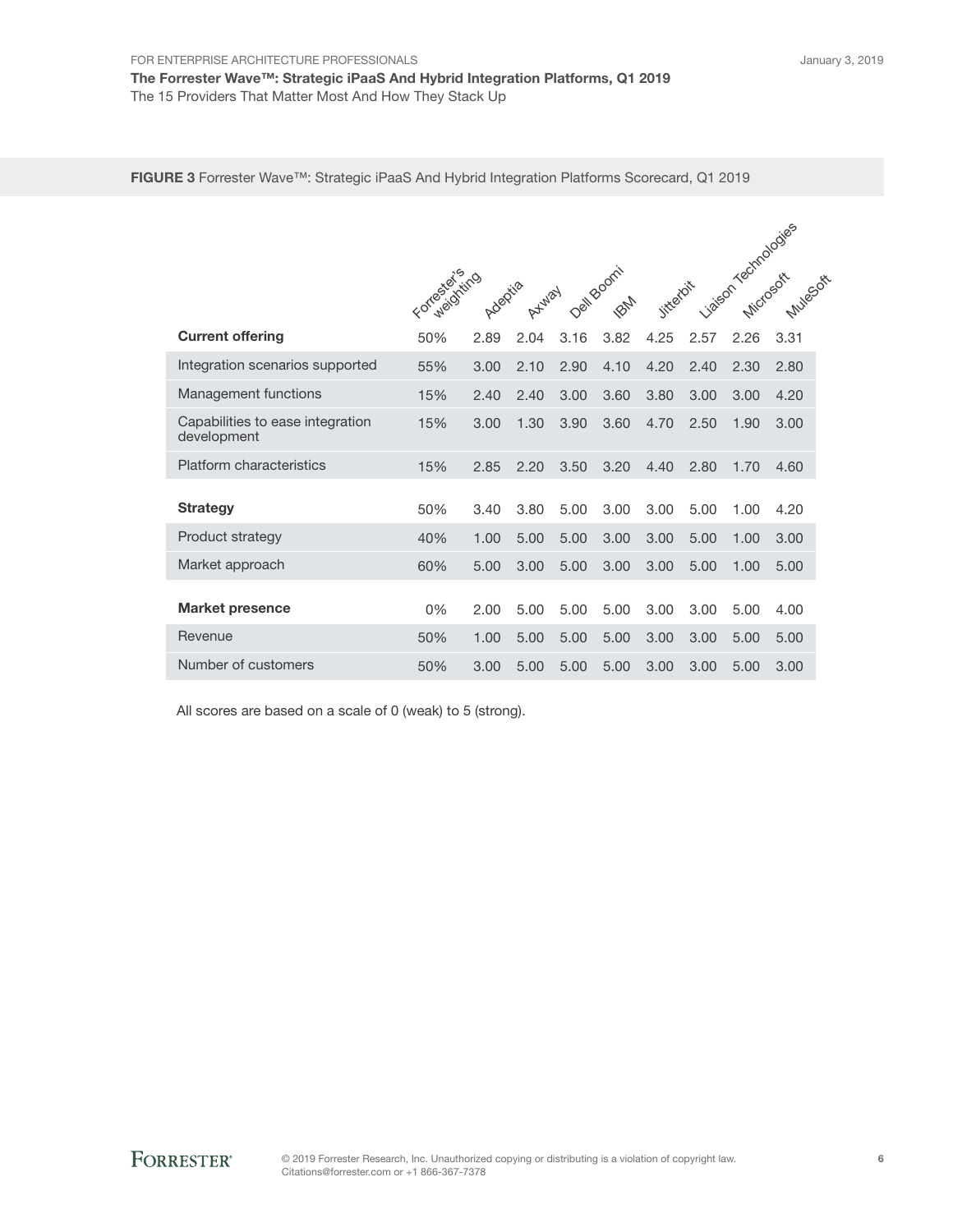The Forrester Wave™: Strategic iPaaS And Hybrid Integration Platforms, Q1 2019 The 15 Providers That Matter Most And How They Stack Up

FIGURE 3 Forrester Wave™: Strategic iPaaS And Hybrid Integration Platforms Scorecard, Q1 2019 (Cont.)

|                                                 |              |      |      |                                          |      |        |      | TROCO Software |
|-------------------------------------------------|--------------|------|------|------------------------------------------|------|--------|------|----------------|
|                                                 | Formaciónimo |      |      | Partiteon Real Hat Stagbook Carculate RG |      | Talend |      |                |
| <b>Current offering</b>                         | 50%          | 3.28 | 2.16 | 3.30                                     | 4.31 | 2.97   | 4.13 | 4.10           |
| Integration scenarios supported                 | 55%          | 3.40 | 1.90 | 2.70                                     | 4.80 | 3.00   | 4.20 | 3.80           |
| Management functions                            | 15%          | 3.60 | 3.80 | 4.40                                     | 4.20 | 2.20   | 5.00 | 4.20           |
| Capabilities to ease integration<br>development | 15%          | 2.70 | 1.00 | 3.60                                     | 2.70 | 2.70   | 3.30 | 5.00           |
| Platform characteristics                        | 15%          | 3.10 | 2.60 | 4.10                                     | 4.20 | 3.90   | 3.80 | 4.20           |
| <b>Strategy</b>                                 | 50%          | 3.00 | 3.00 | 4.20                                     | 3.80 | 4.20   | 4.20 | 4.20           |
| Product strategy                                | 40%          | 3.00 | 3.00 | 3.00                                     | 5.00 | 3.00   | 3.00 | 3.00           |
| Market approach                                 | 60%          | 3.00 | 3.00 | 5.00                                     | 3.00 | 5.00   | 5.00 | 5.00           |
| <b>Market presence</b>                          | $0\%$        | 2.00 | 2.00 | 4.00                                     | 5.00 | 4.00   | 5.00 | 2.00           |
| Revenue                                         | 50%          | 3.00 | 3.00 | 5.00                                     | 5.00 | 5.00   | 5.00 | 1.00           |
| Number of customers                             | 50%          | 1.00 | 1.00 | 3.00                                     | 5.00 | 3.00   | 5.00 | 3.00           |

All scores are based on a scale of 0 (weak) to 5 (strong).

#### Leaders

**IIBCO Software provides an all-purpose integration solution.** TIBCO Cloud Integration offers a bundle of products, including Scribe for iPaaS, BusinessWorks for a hybrid integration platform, and Flogo as a development environment for lightweight deployments of internet-of-things (IoT) integration. This broad offering supports application, data, B2B, and IoT integration as well as API creation and management coupled with TIBCO Software's API management environment. Typical users range from developers and integration specialists to citizen integrators. In addition to the broad spectrum of integration scenarios, TIBCO's differentiators are the embedded integration environment within Salesforce, advanced support for IoT integration, a focus on diminishing operational costs with operational intelligence, and the capability to run on AWS Lambda to benefit from the spot market pricing model. In their digital transformation, TIBCO customers appreciate the ease of use, ease of deployment, ease of adoption, and pace of innovation, but they would appreciate integrated analytics and administration enhancements.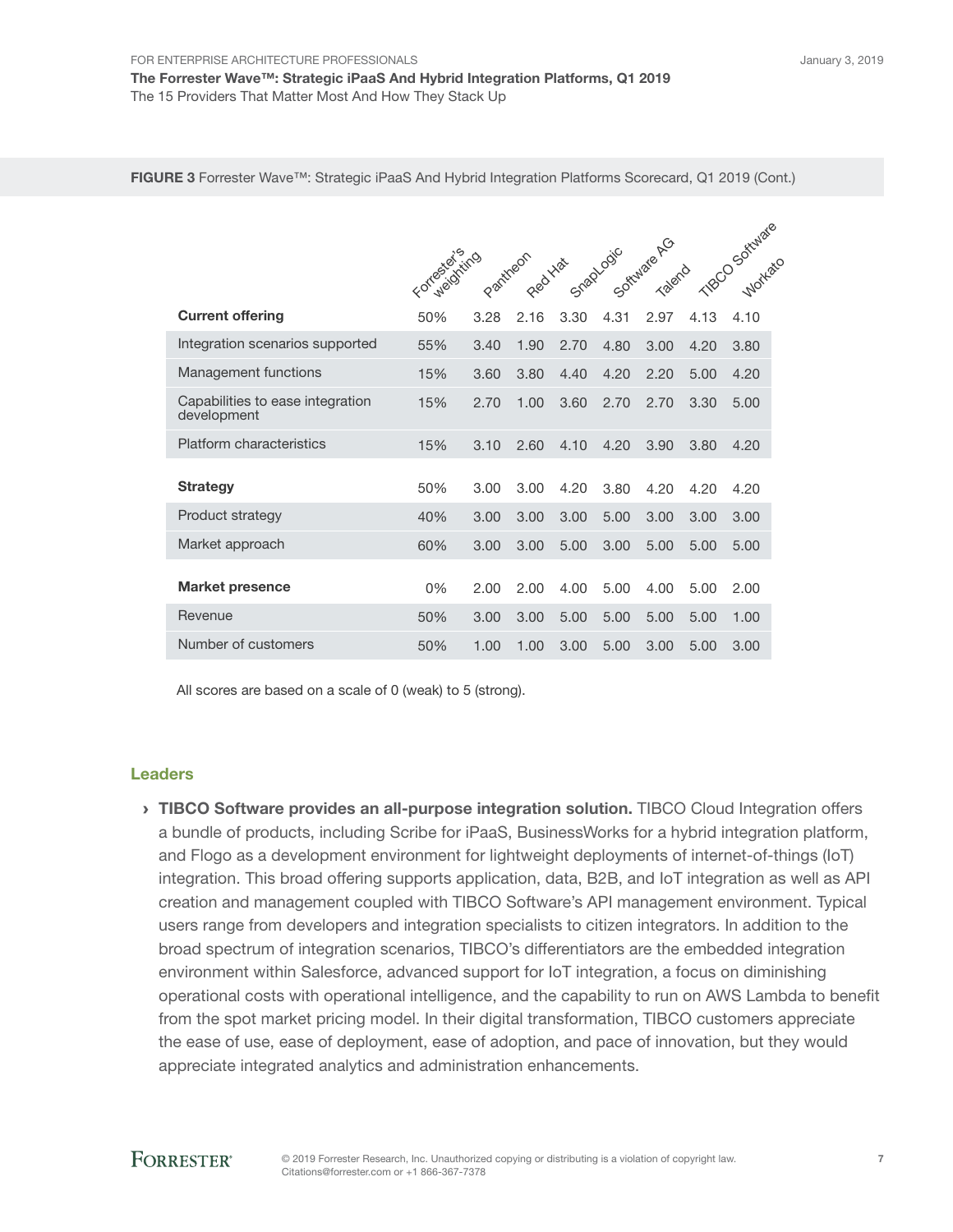For Enterprise Architecture Professionals The Forrester Wave™: Strategic iPaaS And Hybrid Integration Platforms, Q1 2019 The 15 Providers That Matter Most And How They Stack Up

- › Workato reconciles integration ease with a high level of capabilities. Workato is an iPaaS provider specializing in simplifying app integration, API development, and integration operations. It supports citizen integrators, integration specialists, and integration operations personas from a single integrated environment by providing connectors, recipes, and out-of-the-box mappings as well as guidance through machine-learning-driven suggestions at every stage of the interface, API development, and operations. Workato's offering demonstrates that simplification does not mean lack of power: The product supports numerous integration use cases. Customers choose Workato to support both tactical and strategic digital transformation, simplifying integration complexity for business users. They appreciate the ease of use, ease of implementation, ease of deployment, and fast adoption, but they want better monitoring, better support for MOM, and enhancements to existing API creation and management capabilities.
- › Dell Boomi continues to be at the forefront of innovation for the iPaaS market. Dell Boomi's technology created the iPaaS category, addressing integration requirements for midsize businesses as well as the largest companies. The company provides, under a unified platform, data, app, and B2B integration as well as master data management (MDM), API management, and a workflow engine. Citizen integrators, integration specialists, and operators share the same adaptive UI, easing collaboration during integration projects and operations. This makes the solution integrate easily into continuous integration/continuous development (CI/CD) environments to support agile projects. Customers like the product's ease of use, deployment, and adoption as well as its customer success and community support for strategic digital business transformations, but they would like better support for MOM.
- › Software AG integration supports major digital transformations. Software AG positions its webMethods Hybrid Integration Platform product within a broader portfolio called Digital Business Platform. The product includes data, application, B2B, and IoT integration capabilities in one coherent and well-integrated platform while remaining modular. The scalability of the HIP is ensured by inmemory processing and a broad adoption of cloud technologies supporting microservices and containerized architecture. Software AG is a long-term player in the integration space and has acquired several companies such as webMethods to build this broad portfolio, but it has continuously rationalized and integrated its portfolio to achieve coherence between the line of products comprising the Digital Business Platform. It will address the small and medium-sized (SMB) market by integrating the newly acquired Built.io company within that portfolio. Customers like Software AG's support for their strategic digital transformations and the product's ease of adoption, but they would appreciate a full web development environment and additional language support.
- › MuleSoft provides an all-purpose integration environment for digital transformation. Anypoint provides data and app integration, message queue, and API management under a single cloudbased environment. Its usual personas are developers and integration specialists, but the company has begun to introduce a simplified environment for the citizen integrator. MuleSoft released Mule 4, an update to the Mule runtime, in May 2018. All connectors developed by MuleSoft are available on Mule 4, but not all partner-provided connectors have been certified at the time of publication,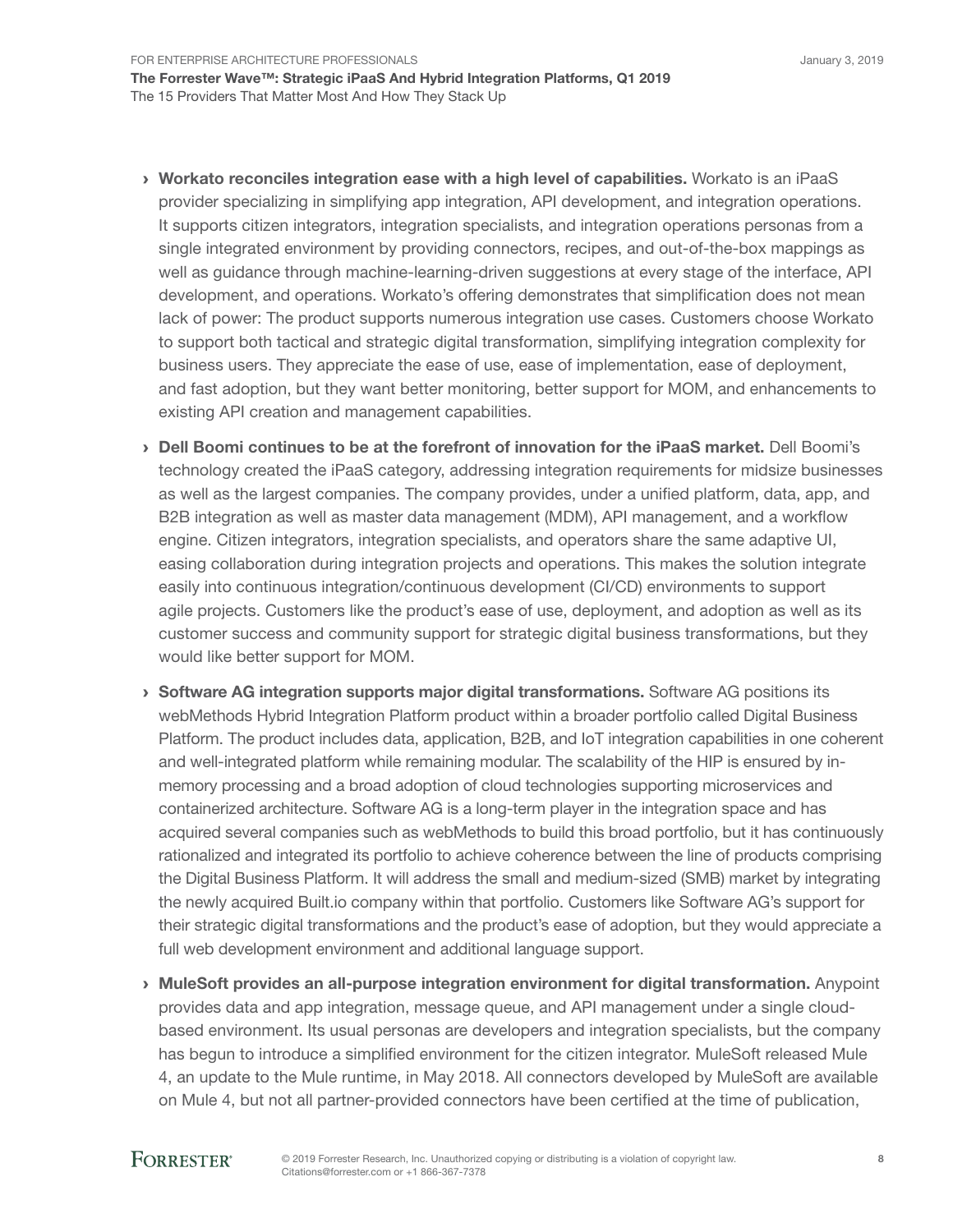For Enterprise Architecture Professionals

The Forrester Wave™: Strategic iPaaS And Hybrid Integration Platforms, Q1 2019 The 15 Providers That Matter Most And How They Stack Up

lowering MuleSoft's score for that criterion. MuleSoft continues to work with partners to certify partner-provided connectors on Mule 4. Customers can create public and private versions of Anypoint Exchange, MuleSoft's marketplace for connectors, templates, and APIs. As an internal marketplace, Exchange drives collaboration between teams and enhances integration governance. MuleSoft also offers Anypoint Visualizer, a graphical representation of APIs, Mule applications, and third-party systems, useful for simplifying the security design of very distributed API networks in large deployments. Customer references appreciate the vendor's ease of use, broad coverage of integration scenarios, and ease of adoption, and would like to see enhancements in documentation and administration features.

**> SnapLogic provides integration in continuously evolving data environments.** SnapLogic is an iPaaS provider that mainly addresses data and application integration. Its strength is in advancing big data usage by optimizing cloud costs and resources through a graphical environment that generates proprietary or Spark code. The platform runs in AWS; Azure support will be available in 2019. B2B integration and API management were introduced in the November 2018 release. SnapLogic's strategy is a land-and-expand direct sales model with a free trial version followed by entry-level pricing. This direct strategy is supported by a community that shares patterns within a catalog directly accessible from the SnapLogic environment. These patterns provide templates and guidance to simplify the work of citizen integrators, tech specialists, and also operations staff as much as possible. Customer references appreciate the ease of use and ease of adoption by LOB and data analysts for the continuous evolution of the customer experience, but they would like improvements in MOM support and more support for new big data technologies.

### Strong Performers

- › Liaison Technologies provides an iPaaS managed service in the cloud. With its ALLOY Platform, Liaison Technologies provides a simplified environment for business users to build their data, app, or B2B integration, but the integration specialist and operations roles are both performed by Liaison's employees. This approach allows companies to focus on getting the most out of data rather than dealing with maintaining skills in data management, data movement and preparation, or data governance (mainly the quality, data security, and MDM domains). Liaison offers an easy reversibility thanks to its Contivo "semantic integration technology," which provides data transformation and mappings that still belong to the customers. Customers choose Liaison when their digital transformation involves their ecosystem using B2B integration, EDI, or APIs, and they appreciate the ease of deployment, which Liaison fully manages. They also appreciate the quality of the relationship, seeing Liaison more as a partner than a software vendor. Customers were looking for a broader set of connectors.
- $\rightarrow$  Jitterbit helps LOBs support their digital transformation customer experience. Jitterbit is a relatively new iPaaS provider focusing on API integration. It provides API creation, composition, and management in a single platform for app and data integration. The vendor targets larger enterprises and companies at the upper end of the midsize market that are moving their apps to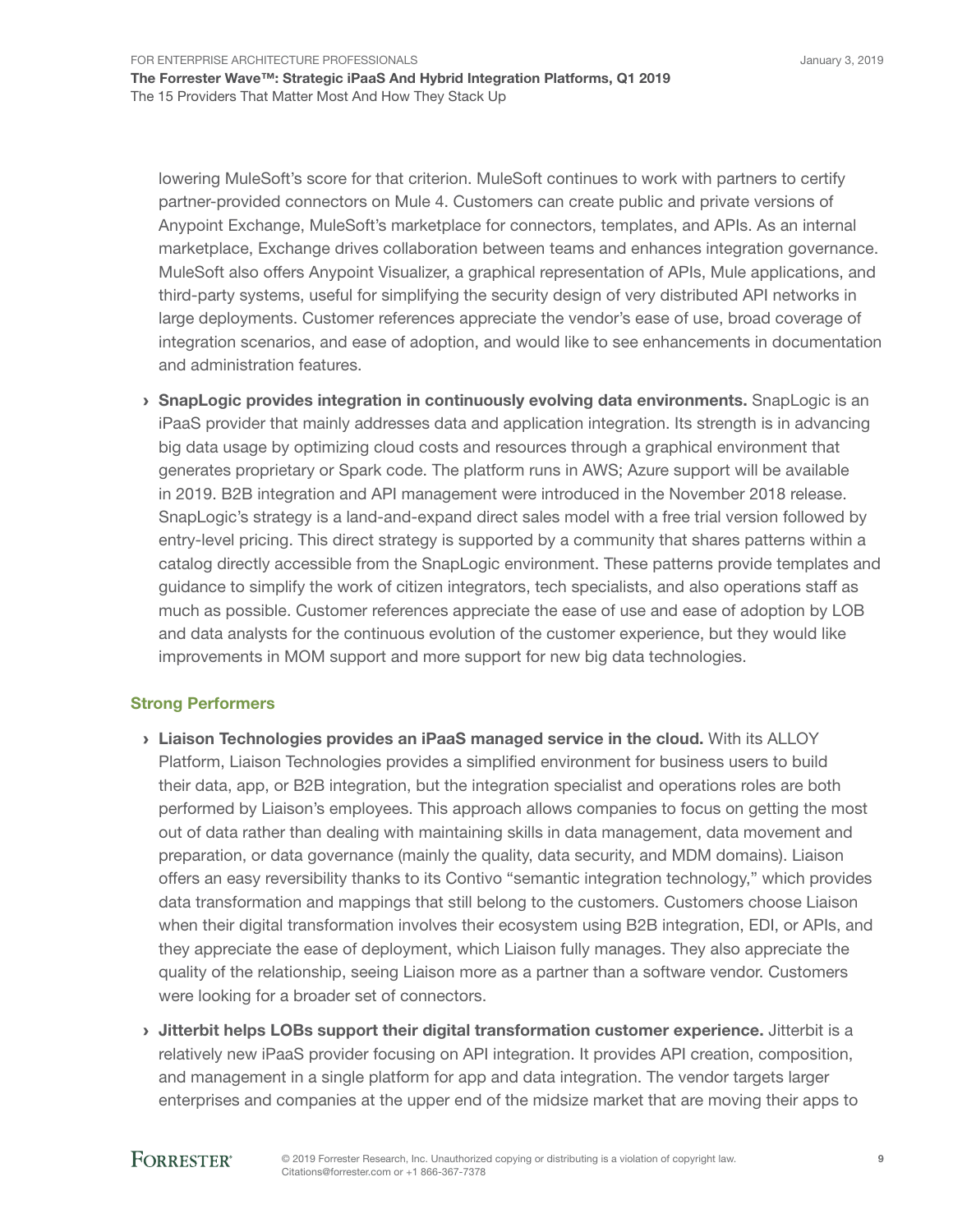For Enterprise Architecture Professionals The Forrester Wave™: Strategic iPaaS And Hybrid Integration Platforms, Q1 2019 The 15 Providers That Matter Most And How They Stack Up

the cloud and want to simplify their integration landscape. Jitterbit's sales model is mainly indirect through partners, such as OEMing with SaaS vendors, ISVs, VARs, and systems integrators. Its differentiators are to simplify integration complexity by automatically solving security issues, handling retries, and providing canonical models and a single management console. Customers appreciate the ease of use and ease of adoption, especially by the LOBs, but they would like more MDM and MOM support.

- › Talend provides an open-source-based integration environment. Talend offers data, application, B2B, and IoT integration in a single iPaaS environment, for cloud and/or on-premises integration scenarios. The solution addresses the needs of business users, data analysts, and integration specialists. Talend Data Fabric interfaces within a single unified UI with API management, data preparation, and MDM offerings. It provides integrated data governance capabilities with metadata management and exchanges metadata with both Apache Atlas and Cloudera Navigator. Talend generates native Java and Spark code, providing optimized performance. Its pricing model is a predictable by-the-user subscription model, while most iPaaS competitors use a consumption model (pinned to volume, connectors, and/or CPU usage). The product is available on private clouds as well as in a multicloud environment, providing the capability to take advantage of spot instance pricing to diminish runtime costs. Customers use Talend for enterprise data warehouses as well as for strategic digital transformation. They appreciate the ease of adoption, large-scale data integration capabilities for cloud data and application integration, and B2B integration, but they would like to see enhancements for MOM support and platform administration.
- › IBM bundles several compatible integration products for digital transformation. IBM provides a strategic iPaaS and a hybrid integration platform within a single bundled Cloud Integration Platform (CIP). It offers flexible pricing, ranging from free to enterprise models that address midsize and large enterprise integration needs. CIP provides data and application integration, API management and gateway, messaging, event streams, and high-speed file transfer in a single integrated platform. This bundle represents a significant achievement for IBM, combining several previously siloed products into a more cohesive and simpler solution. The bundle allows different personas, from citizen integrators to developers and integration specialists, to work on tactical and strategic integration projects. B2B and IoT integration are covered in the bundle, but IBM also addresses them via additional offerings. The current offering enables building an agile integration architecture, benefiting from microservices architecture and a fully containerized architecture. Customers choose IBM for their digital transformation for its ease of use, ease of deployment, and support, but some cite the need for tighter convergence with data integration and the multiple renaming of products as challenges.
- › Adeptia is an iPaaS and cloud-based B2B data integration software. Adeptia mainly addresses B2B integration. Its strategy is to solve ecosystem integration issues for its customers by creating hubs involving numerous partners. Adeptia also provides managed services for internal integration of data and apps, but this is mainly to support B2B business issues in areas such as logistics or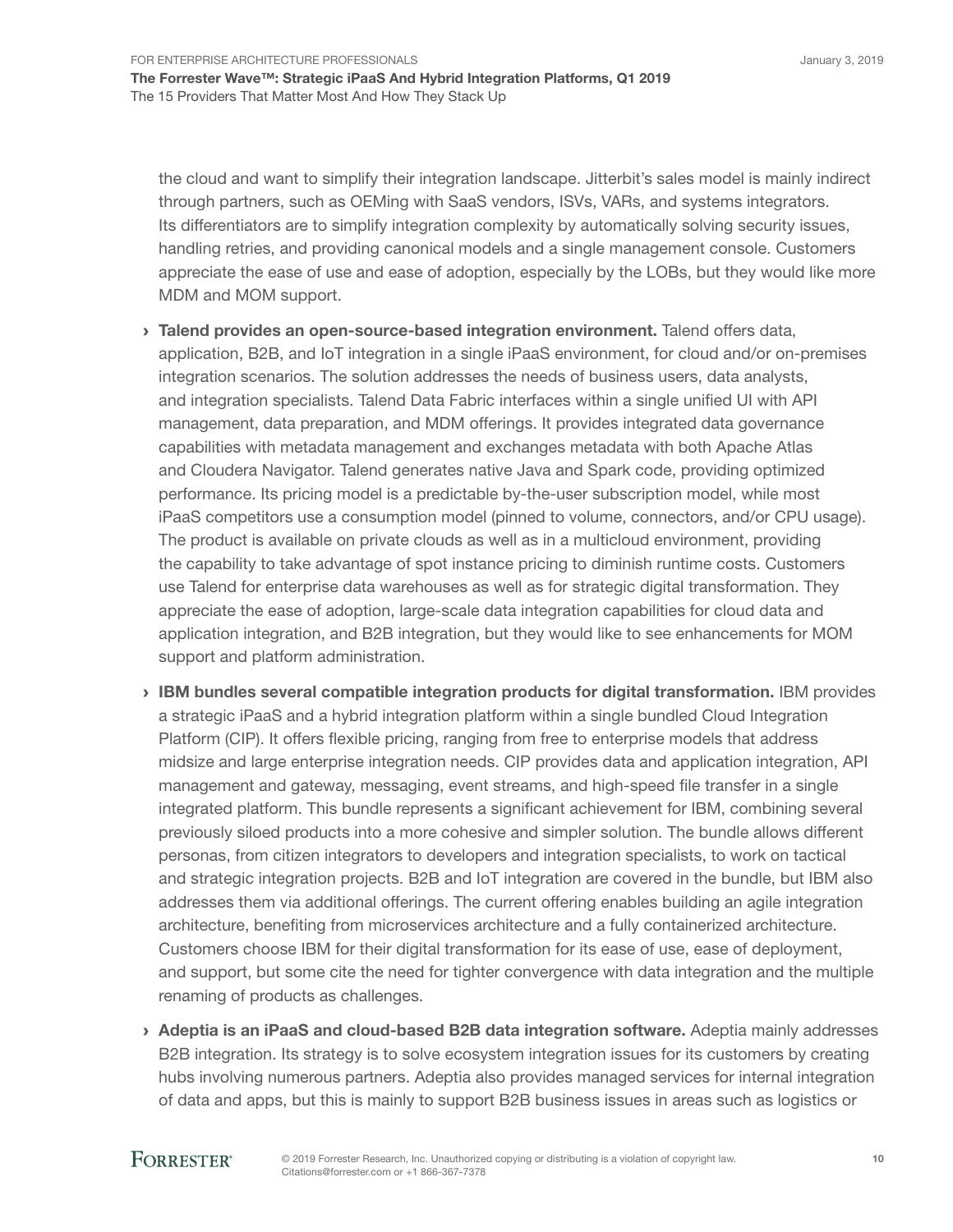healthcare. The vendor supports both citizen integrators and integration specialists with a single but adaptive UI that drives a high degree of self-service, which can be complemented by Adeptia's managed services. Customers appreciate the data and B2B integration capabilities and ease of implementation and adoption for business users, but they would like more capabilities for API creation and management.

- › Pantheon offers a strategic low-code/no-code solution with strong integration. Pantheon offers developers an environment providing project management, app and data integration, and API management in a unified environment. The vendor differentiates by allowing collaboration between integration specialists, developers, and operators in the integrated environment to accelerate time-to-value. The platform also offers dashboarding capabilities, such as a feature to include external sources from the cloud infrastructure to get both the business and IT operations in one single view. Pantheon's offering illustrates the blurring frontier between specialized integration tooling and low-code app development tools, which also provide strong integration capabilities. Customers choose Pantheon's solution to support their strategic digital transformation for its broad data, app, B2B, and API integration capabilities as well as its integrated software development life cycle (SDLC) environment. They would like IoT integration, BPM/orchestration, and administration enhancements.<sup>3</sup>
- › Axway delivers API, B2B, and data integration for partner ecosystems. Axway provides an integrated platform for no-code/low-code app development, API creation and management, and MFT-, EDI-, and API-led B2B integration.<sup>4</sup> All of these capabilities benefit from integrated operational intelligence, partner onboarding, plus a portal enabling companies to build ecosystems centrally, delivering the best customer experiences to the end customers. The environment is mainly for developers and integration specialists. It generates Node.js code and integrates with typical SDLC environments like Jenkins. Customers appreciate their good relationships with the vendor, which allow co-design of next features, and would like better administration and diagnosis capabilities as well as better MOM and BPM features.

### **Contenders**

› Red Hat provides integration capabilities to its existing customers. Red Hat is an open source provider of a hybrid integration platform covering integration with Red Hat Fuse, message queueing with Red Hat AMQ, and API management with Red Hat 3scale API Management. To address the demand from citizen integrators, Red Hat recently introduced an iPaaS UI called Red Hat Fuse Online that shares the same execution platform as Fuse, which includes the developeroriented Eclipse environment. Its go-to-market strategy is mainly direct sales, cross-selling to Red Hat OpenShift customers as well as selling through ISVs, resellers, and systems integrator partners. Customer references appreciate that it is open source as well as the hybrid support and its coherence with the Red Hat Middleware and OpenShift platforms. Customers would like more guidance for developers and transformation/mapping improvements.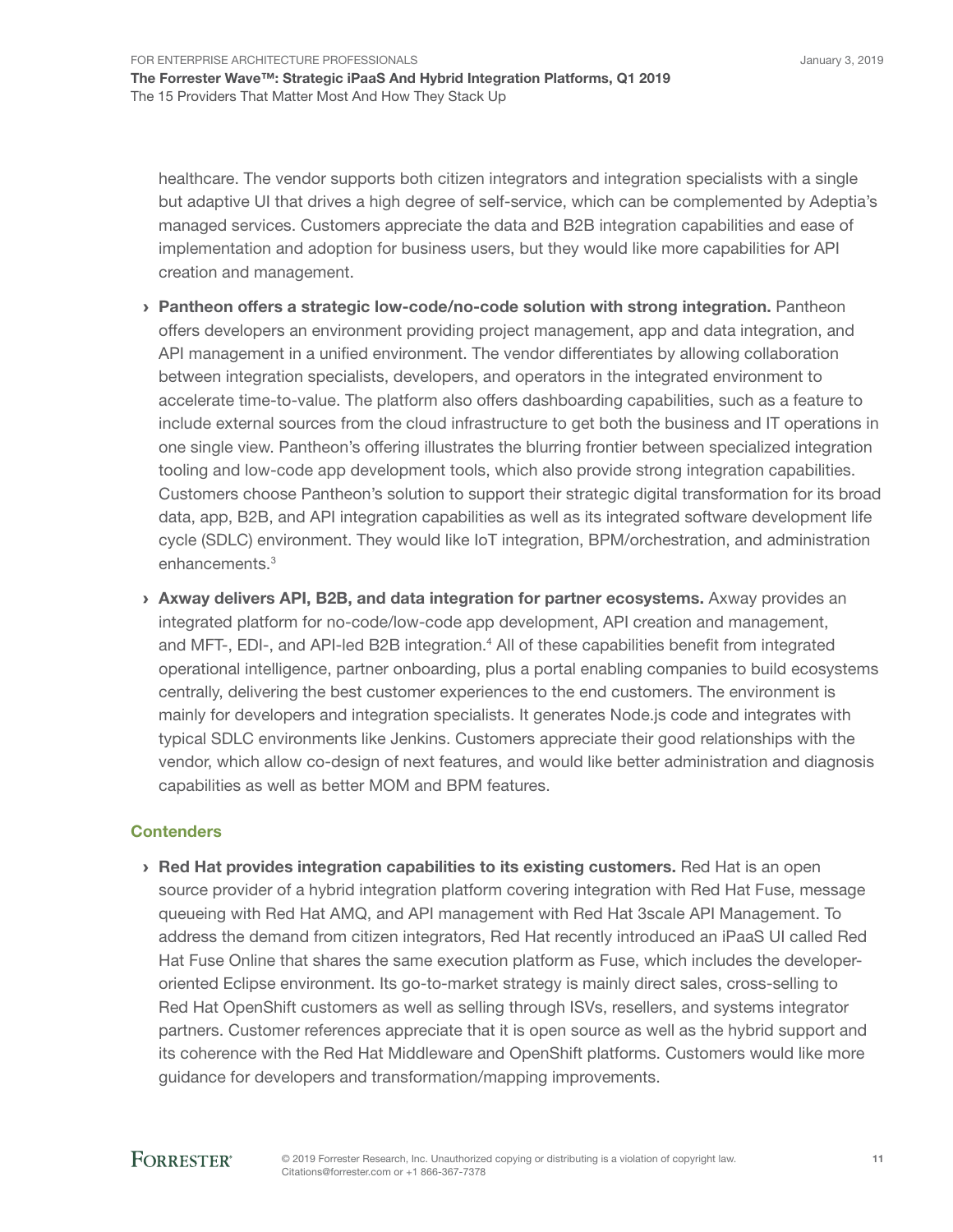### **Challengers**

› Microsoft is building its portfolio of integration capabilities in the cloud. Under the title Azure Integration Services, Microsoft provides a series of components: low-code/no-code and workflow (Logic Apps); API management; Service Bus; and Event Grid — forming a coherent integration offering. This can be complemented by BizTalk Server on-premises with associated connectors. Together the services support API creation and management, app and SaaS integration, B2B integration, and IoT integration. All of these components benefit from operation and authentication under Azure's unified environments to form a coherent and well-integrated solution. The offering also benefits from the rest of Azure's services ranging from Office to Dynamics 365, providing ERP and CRM services. Logic Apps represent the convergence of low-code environments that provide strong integration capabilities in addition to app development. The typical users are developers and integration specialists; citizen integrators would prefer Microsoft Flow, which runs on top of Logic Apps. Customers choose Microsoft's solution due to their investments in the vendor's other technologies, such as BizTalk, Azure, and Dynamics 365. They appreciate the breadth of integration scenarios and ease of deployment in the cloud for Logic Apps, and they would appreciate further IoT integration capabilities, plus mapping and monitoring enhancements.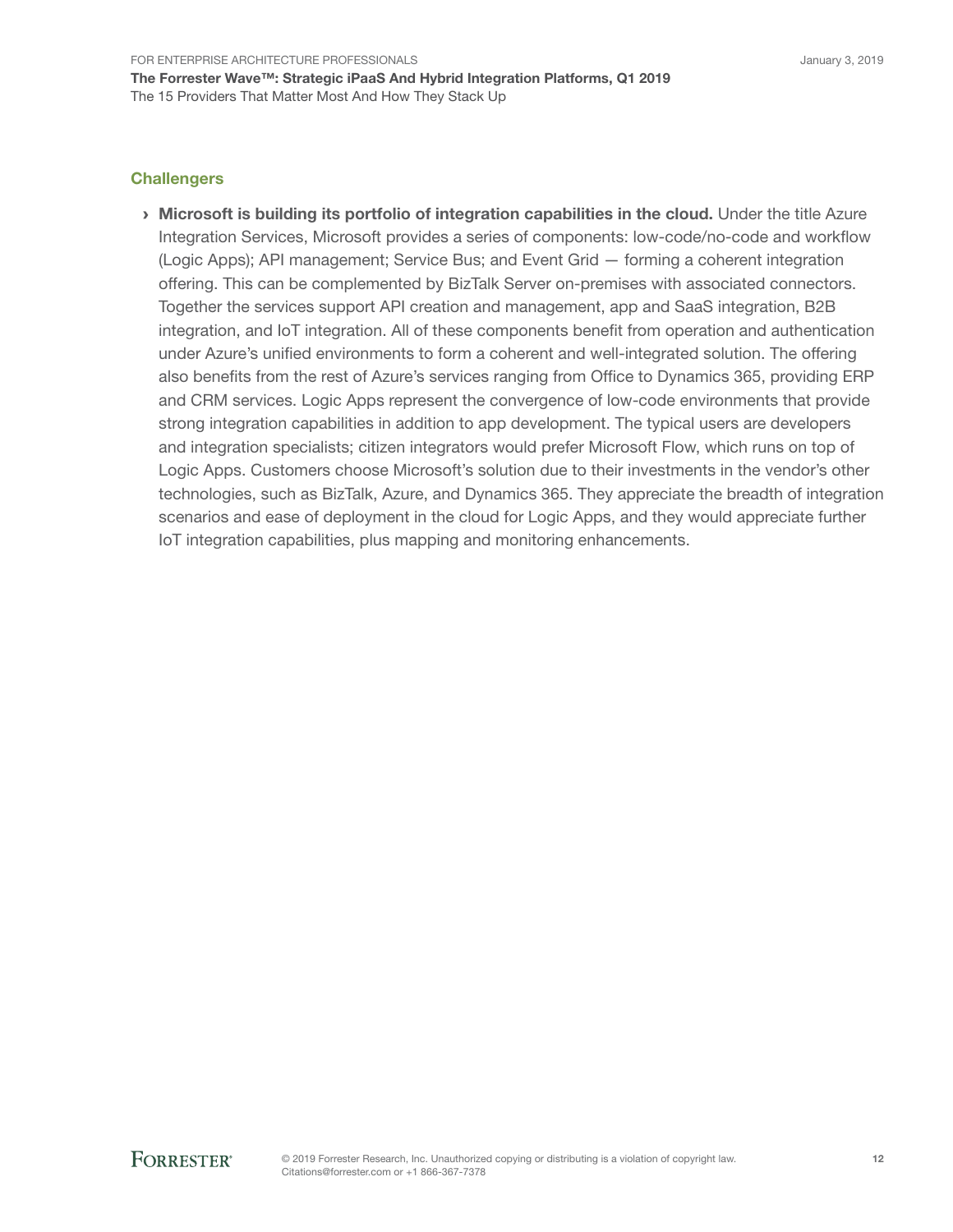## Engage With An Analyst

Gain greater confidence in your decisions by working with Forrester thought leaders to apply our research to your specific business and technology initiatives.

> Translate research into action by working with an analyst on a specific engagement in the form of custom strategy sessions, workshops,

Analyst Advisory

#### Analyst Inquiry

To help you put research into practice, connect with an analyst to discuss your questions in a 30-minute phone session — or opt for a response via email.

#### [Learn more.](http://forr.com/1einFan)

[Learn more.](http://www.forrester.com/Analyst-Advisory/-/E-MPL172)

or speeches.

#### **Webinar**

Join our online sessions on the latest research affecting your business. Each call includes analyst Q&A and slides and is available on-demand.

[Learn more](https://www.forrester.com/events?N=10006+5025).



[Forrester's research apps for iOS and Android.](http://www.forrester.com/app) Stay ahead of your competition no matter where you are.

## Supplemental Material

### Online Resource

The online version of Figure 2 is an Excel-based vendor comparison tool that provides detailed product evaluations and customizable rankings. Click the link at the beginning of this report on Forrester.com to download the tool.

### Data Sources Used In This Forrester Wave

Forrester used a combination of four data sources to assess the strengths and weaknesses of each solution. We evaluated the vendors participating in this Forrester Wave, in part, using materials that they provided to us by July 31, 2018.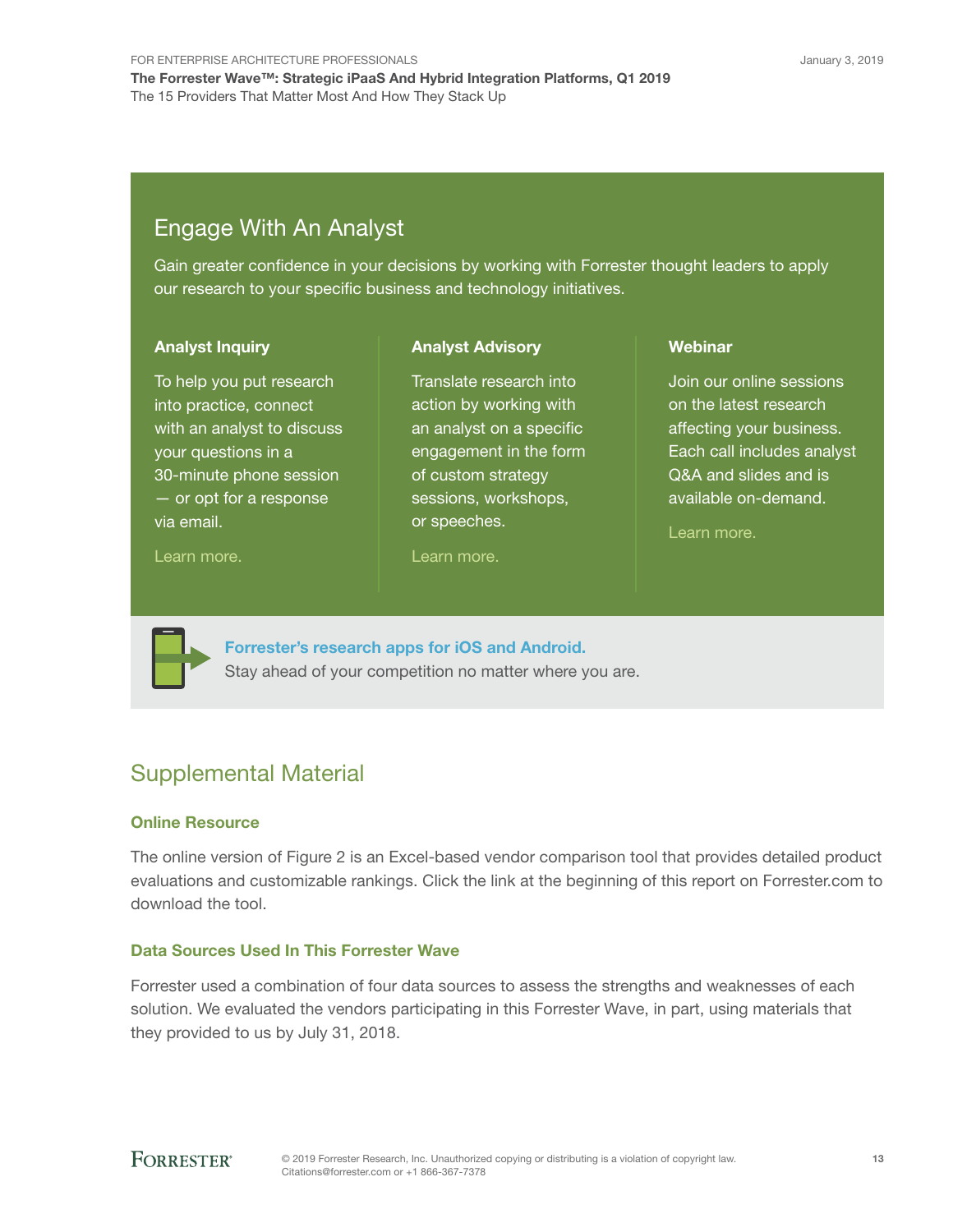- > Hands-on lab evaluations. Vendors spent one day with a team of analysts who performed a hands-on evaluation of the product using a scenario-based testing methodology. We evaluated each product using the same scenario(s), creating a level playing field by evaluating every product on the same criteria.
- › Vendor surveys. Forrester surveyed vendors on their capabilities as they relate to the evaluation criteria. Once we analyzed the completed vendor surveys, we conducted vendor calls where necessary to gather details of vendor qualifications.
- › Product demos. We asked vendors to conduct demonstrations of their products' functionality. We used findings from these product demos to validate details of each vendor's product capabilities.
- › Customer reference surveys. To validate product and vendor qualifications, Forrester also conducted reference surveys with three of each vendor's current customers.

### The Forrester Wave Methodology

We conduct primary research to develop a list of vendors that meet our criteria for evaluation in this market. From that initial pool of vendors, we narrow our final list. We choose these vendors based on 1) product fit; 2) customer success; and 3) Forrester client demand. We eliminate vendors that have limited customer references and products that don't fit the scope of our evaluation. Vendors marked as incomplete participants met our defined inclusion criteria but declined to participate or contributed only partially to the evaluation.

After examining past research, user need assessments, and vendor and expert interviews, we develop the initial evaluation criteria. To evaluate the vendors and their products against our set of criteria, we gather details of product qualifications through a combination of lab evaluations, questionnaires, demos, and/or discussions with client references. We send evaluations to the vendors for their review, and we adjust the evaluations to provide the most accurate view of vendor offerings and strategies.

We set default weightings to reflect our analysis of the needs of large user companies  $-$  and/or other scenarios as outlined in the Forrester Wave evaluation — and then score the vendors based on a clearly defined scale. We intend these default weightings to serve only as a starting point and encourage readers to adapt the weightings to fit their individual needs through the Excel-based tool. The final scores generate the graphical depiction of the market based on current offering, strategy, and market presence. Forrester intends to update vendor evaluations regularly as product capabilities and vendor strategies evolve. Vendors marked as incomplete participants met our defined inclusion criteria but declined to participate in or contributed only partially to the evaluation. For more information on the methodology that every Forrester Wave follows, please visit [The Forrester Wave™ Methodology Guide](https://www.forrester.com/marketing/policies/forrester-wave-methodology.html) on our website.

14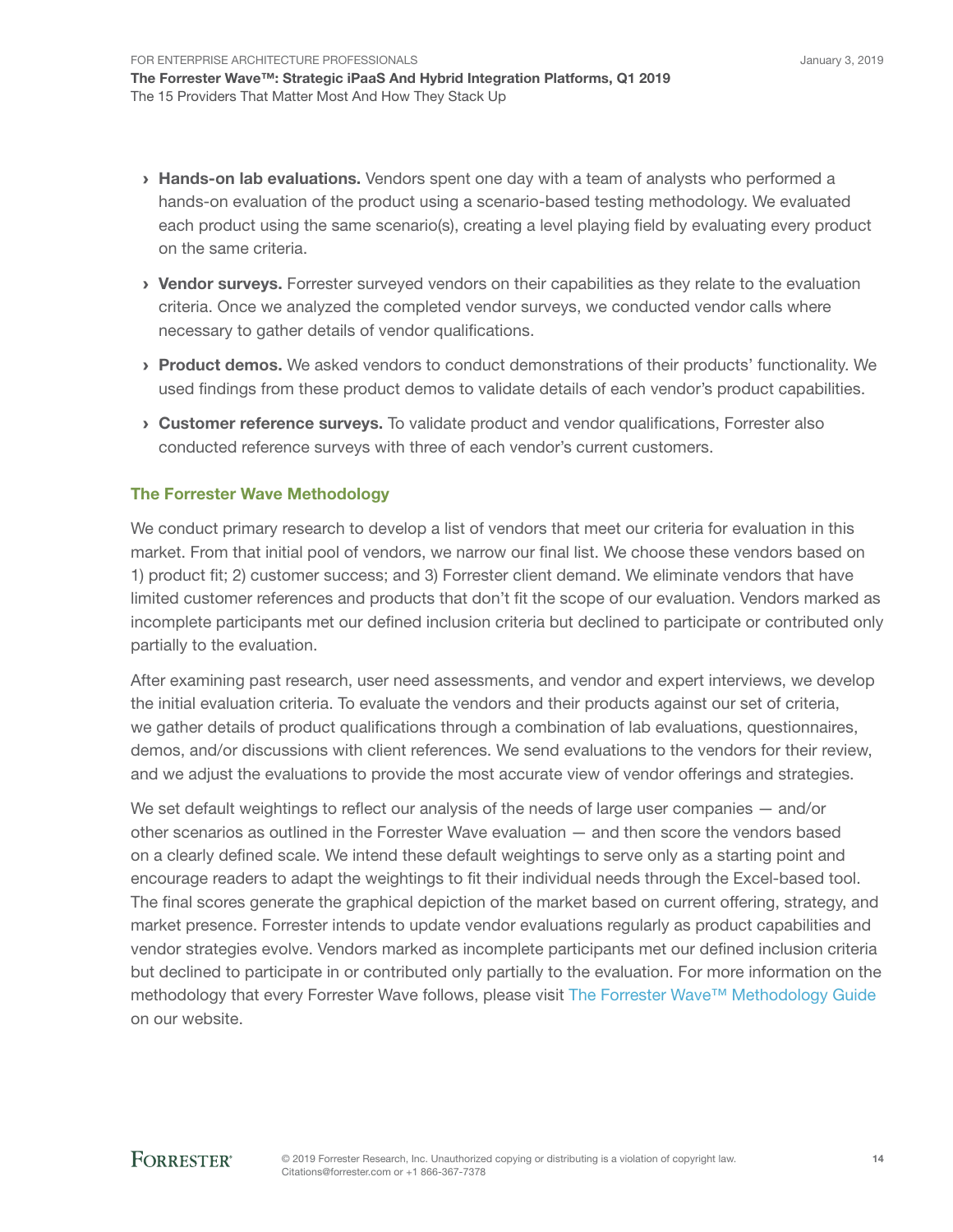### Integrity Policy

We conduct all our research, including Forrester Wave evaluations, in accordance with the Integrity [Policy](http://www.forrester.com/marketing/policies/integrity-policy.html) posted on our website.

## **Endnotes**

- 1 IT processes are the top focus of digital transformations across all industries; a range of 44% of retail and wholesale survey respondents to 63% of utilities and telecommunications respondents are transforming IT processes. Source: Forrester Analytics Global Business Technographics® Business And Technology Services Survey, 2018.
- 2 OSS: open source software.
- <sup>3</sup> BPM: business process management.
- <sup>4</sup> MFT: managed file transfer.